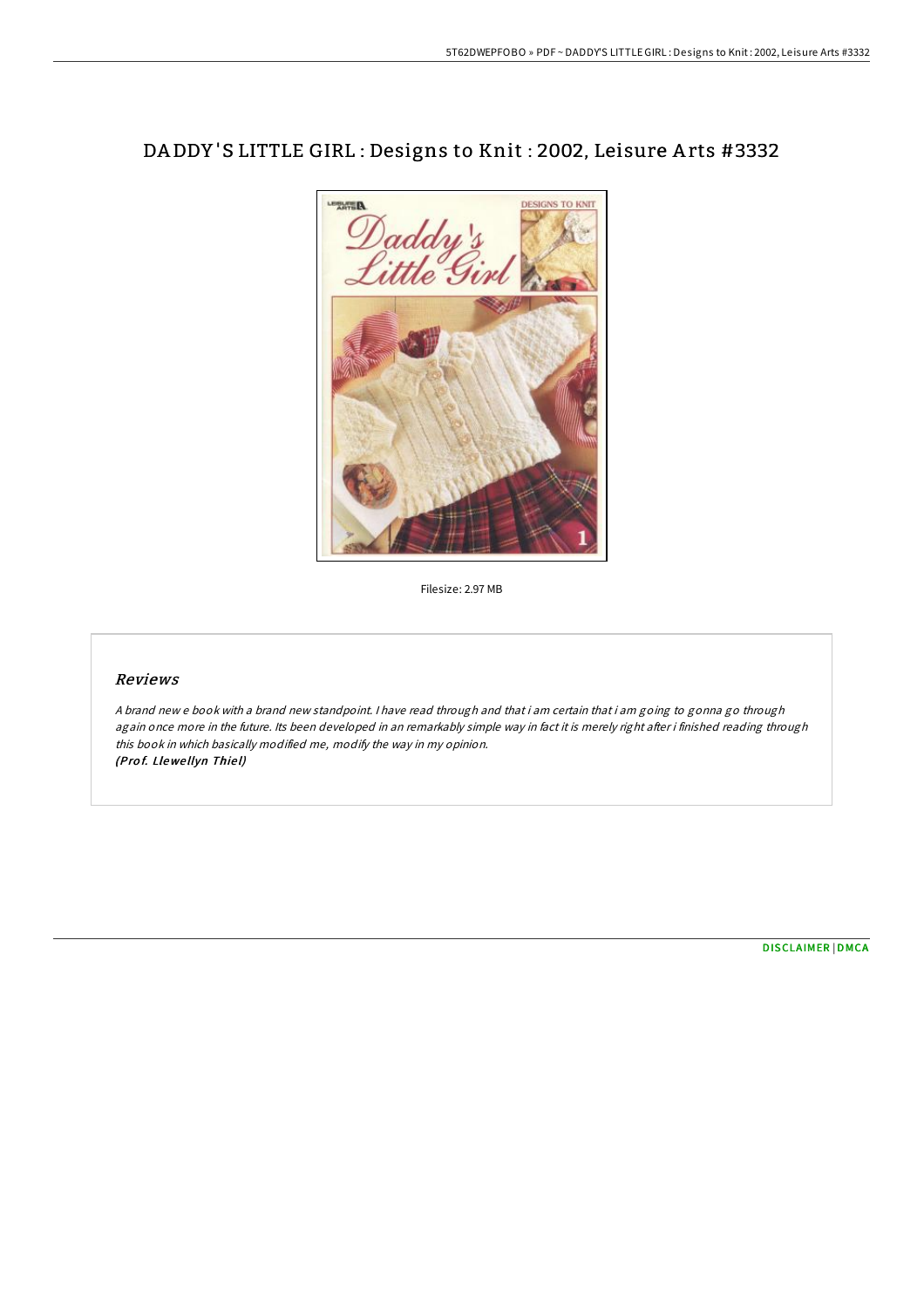## DADDY'S LITTLE GIRL : DESIGNS TO KNIT : 2002, LEISURE ARTS #3332



To save DADDY'S LITTLE GIRL : Designs to Knit : 2002, Leisure Arts #3332 PDF, please refer to the hyperlink under and download the document or get access to additional information which are relevant to DADDY'S LITTLE GIRL : DESIGNS TO KNIT : 2002, LEISURE ARTS #3332 ebook.

Leisure Arts, Little Rock, AR, 2002. Soft Cover/Magazine. Book Condition: NEW. Leisure Arts #3332, 2002. BRAND NEW COPY. Collection of six cardigans for little girls from infancy to 3-year olds. Double-breasted, raglan sleeved, lacy stitched styles using sport weight or fingering weight yarns.

 $\blacksquare$ Read [DADDY](http://almighty24.tech/daddy-x27-s-little-girl-designs-to-knit-2002-lei.html)'S LITTLE GIRL : Designs to Knit : 2002, Leisure Arts #3332 Online D Download PDF [DADDY](http://almighty24.tech/daddy-x27-s-little-girl-designs-to-knit-2002-lei.html)'S LITTLE GIRL : Designs to Knit : 2002, Leisure Arts #3332